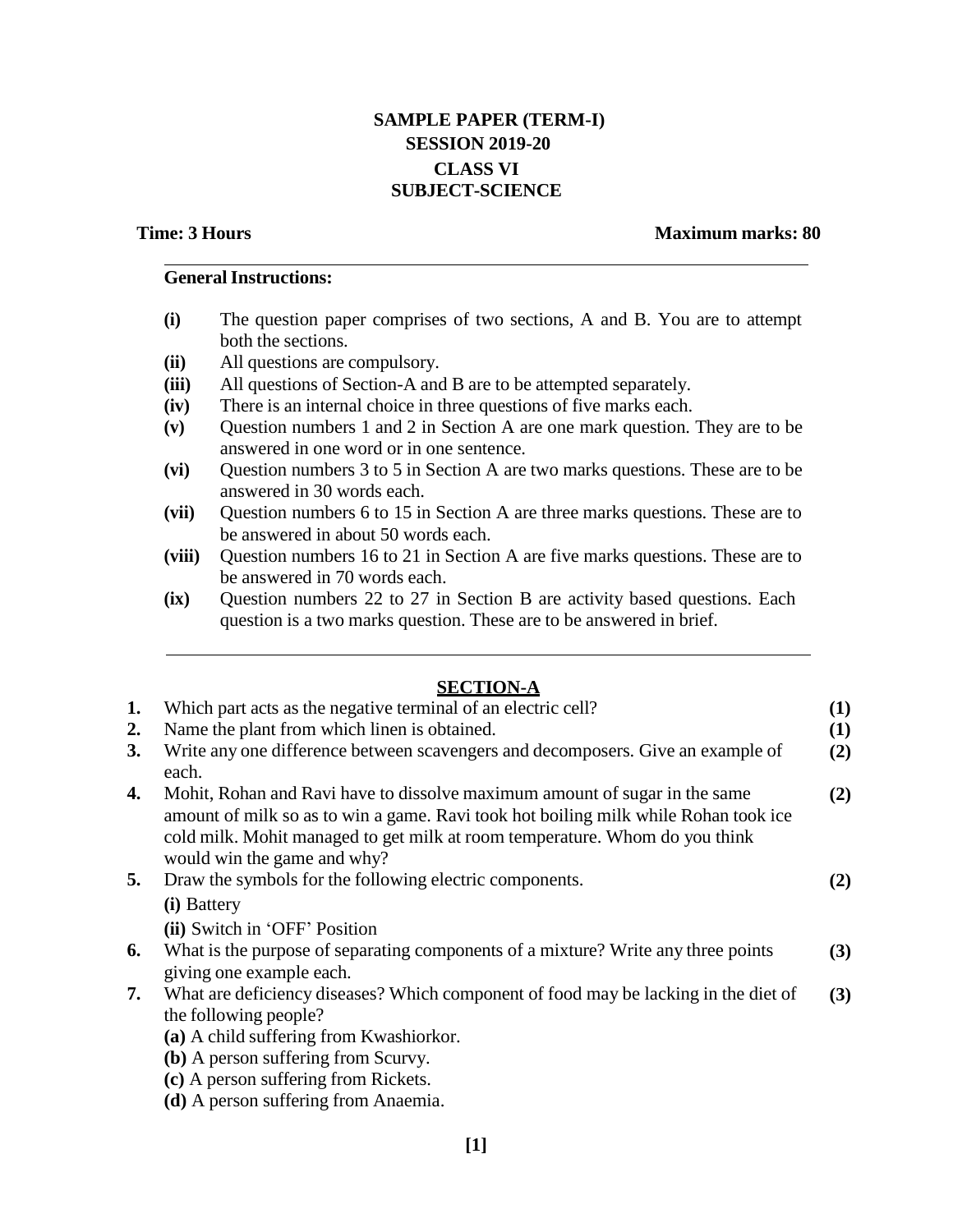| 8.                           | On a sunny morning, Abhishek was asked to observe the shadow of a tree on the<br>ground and the image of the tree on the screen of a pinhole camera. Write any three<br>differences which he could observe in the shadow and the image formed.                                                                                                               | (3)          |
|------------------------------|--------------------------------------------------------------------------------------------------------------------------------------------------------------------------------------------------------------------------------------------------------------------------------------------------------------------------------------------------------------|--------------|
| 9.                           | Write any two differences between reticulate and parallel venation. Give an example<br>of each type.                                                                                                                                                                                                                                                         | (3)          |
| 10.                          | (i) Why iron is made red hot for making different tools by a blacksmith? What type of<br>change takes place in iron in this situation?<br>(ii) Explain how he would fix wooden handle of hammer into its iron blade?                                                                                                                                         | $(1+2=3)$    |
| 11.                          | Compare cotton and wool fibres under the following heads<br>(i) Source of fibre<br>(ii) Methods used to make fabric from yarn<br>(iii) Hand operated device used to make fabric from yarn                                                                                                                                                                    | (3)          |
| 12.                          | Both conductors and insulators play an important role in electrical circuits. Justify this                                                                                                                                                                                                                                                                   | (3)          |
| 13.                          | statement by giving two suitable examples.<br>Classify the following as reversible or irreversible change.<br>(i) Souring of milk.                                                                                                                                                                                                                           | $(0.5 X6=3)$ |
|                              | (ii) Grinding of grain.<br>(iii) Melting of ice candy.<br>(iv) Boiling of egg.<br>(v) Folding of paper.<br>(vi) Batter to Idli                                                                                                                                                                                                                               |              |
| 14.                          | Give reasons for the following<br>(i) Fats are called energy stores of the body.<br>(ii) Farmers remove weeds from their crop field.<br>(iii) Shadow of the object is smaller in the afternoon.                                                                                                                                                              | $(1X3=3)$    |
| 15.                          | Mention any three ways by which nutrients are lost in the process of cooking and                                                                                                                                                                                                                                                                             | (3)          |
| 16.                          | preparations.<br>(i) How a saturated solution of salt in water is prepared?<br>(ii) Draw a flowchart to separate a mixture of sand and salt from its mixture.                                                                                                                                                                                                | $(2+3=5)$    |
| 17i)<br>$\mathcal{L}$<br>(I) | (i) Why we cannot easily pull out the plants from soil?<br>(ii) Which root system lacks the primary root?<br>(iii) What is the relationship between the root system and the venation of leaf?<br>(iv) Name the structure that allows exchange of gases in leaves.<br>(v) Why leaf plucked from a plant kept in sunlight shows a positive test for<br>starch? | $(1x5=5)$    |
|                              | 18 <i>i</i> ) (a) (i) Classify the following objects or materials as opaque, transparent, translucent.                                                                                                                                                                                                                                                       | $(3+2=5)$    |
|                              | Air, Water, A wooden board, Fog, A wall, Butter paper.                                                                                                                                                                                                                                                                                                       |              |
|                              | (b) Write any two characteristics of an image formed by plane mirror.                                                                                                                                                                                                                                                                                        |              |
|                              |                                                                                                                                                                                                                                                                                                                                                              |              |

**19. (a)** Name the process of separation in each case. **(3+2=5)**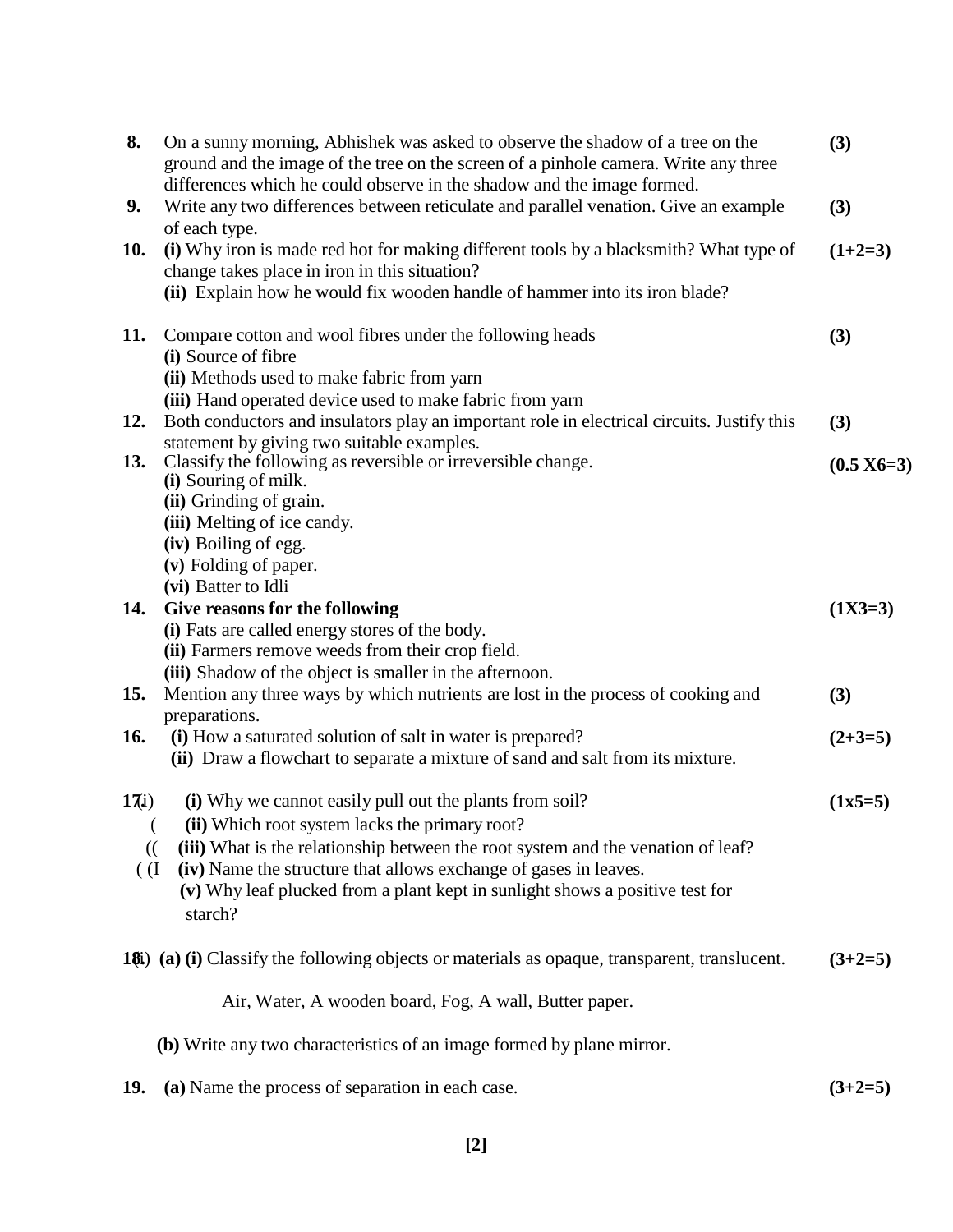**(i)** Rice flakes and Corn.

- **(ii)** Iron nails mixed with sand.
- **(iii)** Butter from milk.
- **(iv)** Flour with bran.
- **(v)** Tea leaves from tea.
- **(vi)** Lady's finger mixed with french beans.

**(b)** Write any two differences between filtration and sieving. 
$$
(3+2=5)
$$

**(2+1+2=5)**

## **OR**

**(i)** Define winnowing. State its principle and give an example of where is it used?

- **(ii)** Mention any two situations where hand picking can be used conveniently for separating substances.
- **20.** Observe the figure and attempt the questions that follow it.



|     | (i) Identify and name the parts $A$ , $B$ , $C$ , and $D$ in the diagram.                                                        |           |
|-----|----------------------------------------------------------------------------------------------------------------------------------|-----------|
|     | (ii) What is part B shown in the above diagram made up of?                                                                       |           |
|     | (iii) Write the function of part B and C shown in the above diagram.                                                             | $(2+3=5)$ |
|     | OR                                                                                                                               |           |
|     | <b>a.</b> You are provided with a bulb, a cell, a switch and some connecting wires. Draw a<br>circuit diagram to make bulb glow. |           |
|     | <b>b.</b> A torch is not functioning, though contact points in the torch are in working                                          |           |
|     | condition. What can be the possible reasons for this? Mention any three.                                                         |           |
| 21. |                                                                                                                                  | $(3+2=5)$ |
|     | (a) Draw the structure of flower and label the following:                                                                        |           |
|     | (i) Male reproductive part of the flower.                                                                                        |           |
|     | (ii) Part of the flower that is brightly colored.                                                                                |           |
|     | (b) (i) Which part of the flower keeps it attached to the stem of the plant?                                                     |           |
|     | (ii) In which part of the flower will you find the ovary?                                                                        | $(3+2=5)$ |
|     | <b>OR</b>                                                                                                                        |           |

- **(a) (i)** Explain why stem is considered as two way street. **(ii)** State any one difference between node and inter node.
- **(b)** Write any two differences between Herbs and Shrubs

## **SECTION-B**